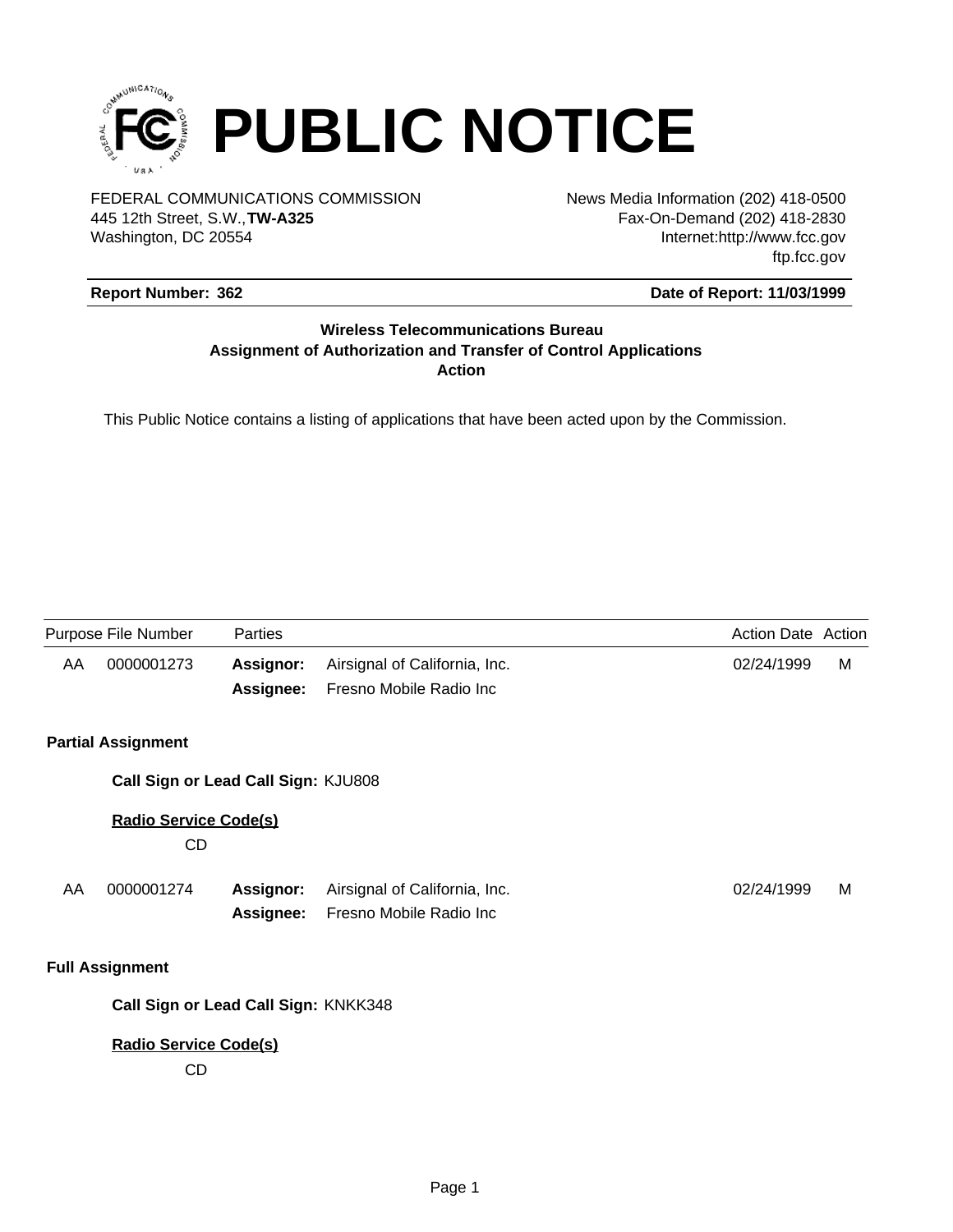|    | Purpose File Number                       | Parties                       |                                                          | Action Date Action |   |
|----|-------------------------------------------|-------------------------------|----------------------------------------------------------|--------------------|---|
| AA | 0000001275                                | <b>Assignor:</b><br>Assignee: | Airsignal of California, Inc.<br>Fresno Mobile Radio Inc | 02/24/1999         | М |
|    | <b>Partial Assignment</b>                 |                               |                                                          |                    |   |
|    | Call Sign or Lead Call Sign: KMA261       |                               |                                                          |                    |   |
|    | <b>Radio Service Code(s)</b><br>CD        |                               |                                                          |                    |   |
| AA | 0000001844                                | <b>Assignor:</b><br>Assignee: | Airsignal of California, Inc.<br>Fresno Mobile Radio Inc | 02/24/1999         | м |
|    | <b>Full Assignment</b>                    |                               |                                                          |                    |   |
|    | Call Sign or Lead Call Sign: KMA742       |                               |                                                          |                    |   |
|    | <b>Radio Service Code(s)</b><br><b>CD</b> |                               |                                                          |                    |   |
| AA | 0000001845                                | Assignor:<br>Assignee:        | Airsignal of California, Inc.<br>Fresno Mobile Radio Inc | 02/24/1999         | м |
|    | <b>Partial Assignment</b>                 |                               |                                                          |                    |   |
|    | Call Sign or Lead Call Sign: KMA267       |                               |                                                          |                    |   |
|    | <b>Radio Service Code(s)</b><br><b>CD</b> |                               |                                                          |                    |   |
| AM | 0000002823                                | Assignor:<br>Assignee:        | <b>AKS LMDS Venture</b><br>KanOkla Communications, Inc.  | 10/29/1999         | M |
|    | <b>Full Assignment</b>                    |                               |                                                          |                    |   |
|    | Call Sign or Lead Call Sign: WPOH444      |                               |                                                          |                    |   |

**Radio Service Code(s)**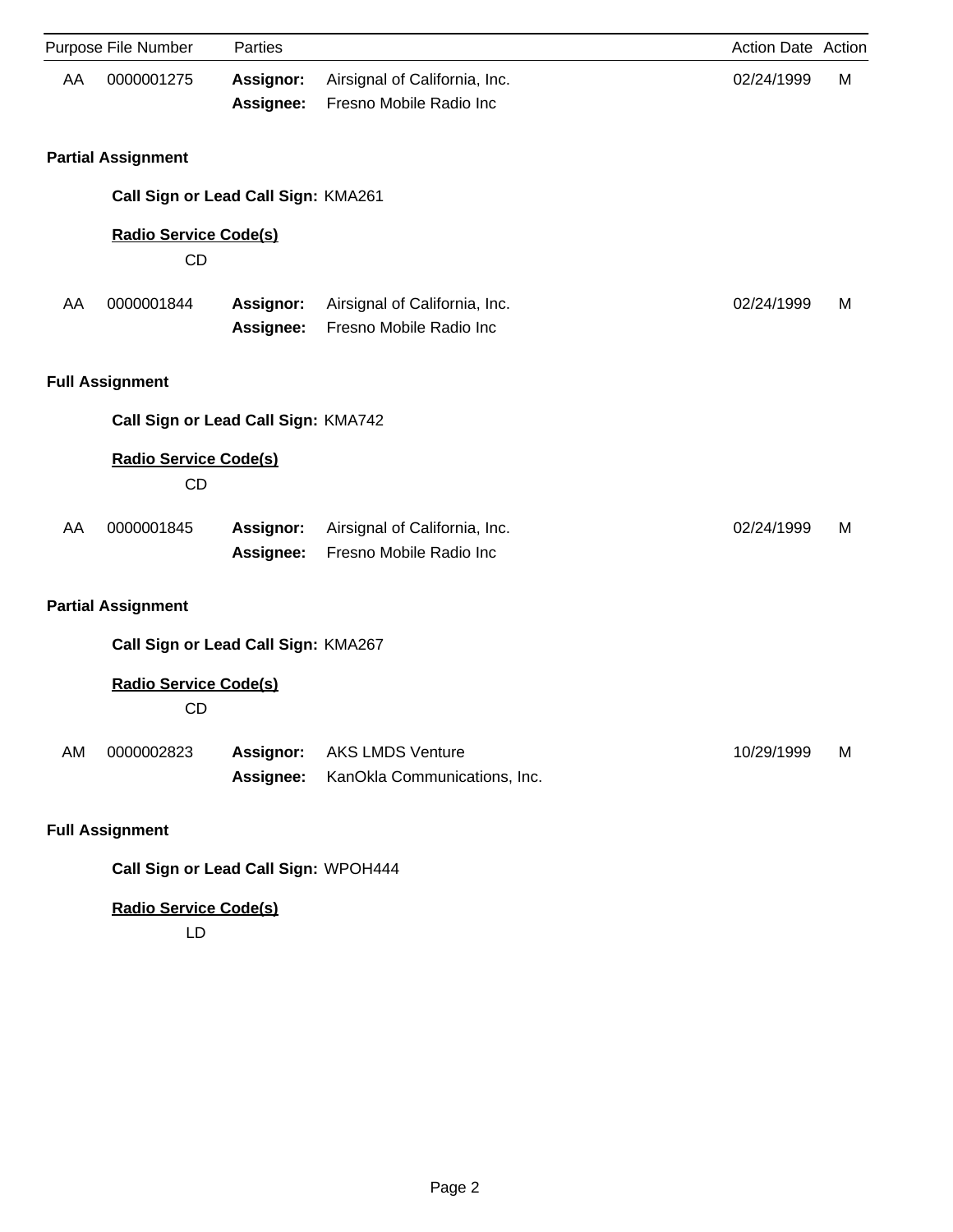|    | Purpose File Number                       | Parties                       |                                                                                         | Action Date Action |   |
|----|-------------------------------------------|-------------------------------|-----------------------------------------------------------------------------------------|--------------------|---|
| AM | 0000002963                                | <b>Assignor:</b><br>Assignee: | Northwest Communications Cooperative, Inc.<br><b>Consolidated Telephone Cooperative</b> | 10/29/1999         | М |
|    | <b>Partitioning and/or Disaggregation</b> |                               |                                                                                         |                    |   |
|    | Call Sign or Lead Call Sign: WPOH688      |                               |                                                                                         |                    |   |
|    | <b>Radio Service Code(s)</b><br>LD        |                               |                                                                                         |                    |   |
| AM | 0000002968                                | <b>Assignor:</b><br>Assignee: | Consolidated Telephone Cooperative (CTC)<br>Northwest Communications Cooperative        | 10/29/1999         | м |
|    | <b>Partitioning and/or Disaggregation</b> |                               |                                                                                         |                    |   |
|    | Call Sign or Lead Call Sign: WPOH691      |                               |                                                                                         |                    |   |
|    | <b>Radio Service Code(s)</b><br>LD        |                               |                                                                                         |                    |   |
| AM | 0000002981                                | Assignor:<br>Assignee:        | Horry Telephone Cooperative, Inc.<br>WEST CAROLINA RURAL TELEPHONE COOPERATIVE          | 10/29/1999         | м |
|    | <b>Partitioning and/or Disaggregation</b> |                               |                                                                                         |                    |   |
|    | Call Sign or Lead Call Sign: WPOH936      |                               |                                                                                         |                    |   |
|    | <b>Radio Service Code(s)</b><br>LD        |                               |                                                                                         |                    |   |
| AM | 0000003027                                | <b>Assignor:</b><br>Assignee: | Farmers Mutual Telephone Company<br>Wilcom LLC                                          | 10/29/1999         | M |
|    | <b>Full Assignment</b>                    |                               |                                                                                         |                    |   |
|    | Call Sign or Lead Call Sign: WPLM504      |                               |                                                                                         |                    |   |
|    | <b>Radio Service Code(s)</b>              |                               |                                                                                         |                    |   |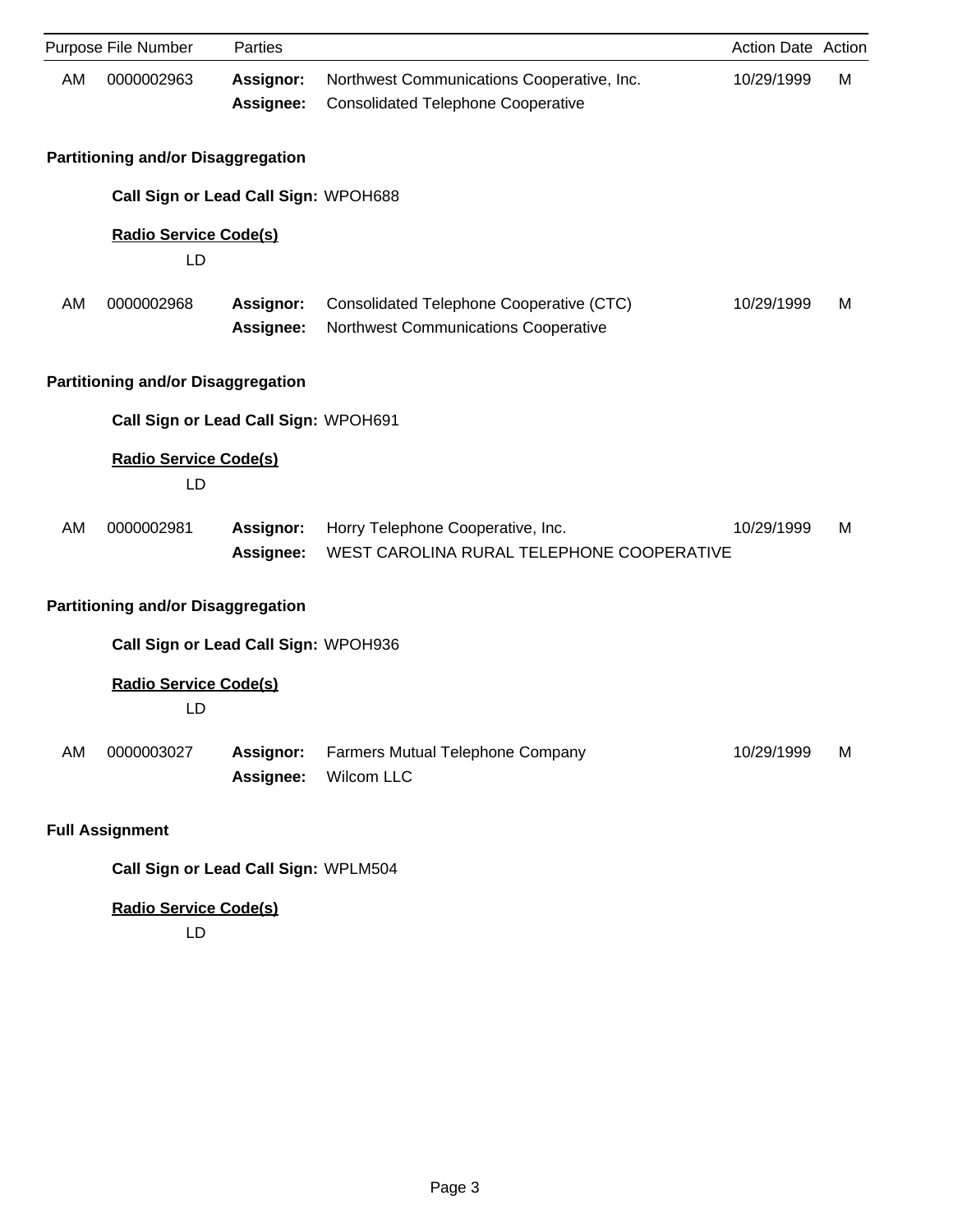|           | Purpose File Number                       | Parties                              |                                                                                                     | Action Date Action |   |
|-----------|-------------------------------------------|--------------------------------------|-----------------------------------------------------------------------------------------------------|--------------------|---|
| AA        | 0000003089                                | <b>Assignor:</b><br>Assignee:        | Webster-Calhoun Cooperative Telephone Association<br><b>NWART LLC</b>                               | 10/29/1999         | М |
|           | <b>Partitioning and/or Disaggregation</b> |                                      |                                                                                                     |                    |   |
|           | Call Sign or Lead Call Sign: WPOH554      |                                      |                                                                                                     |                    |   |
|           | <b>Radio Service Code(s)</b><br>LD        |                                      |                                                                                                     |                    |   |
| <b>TC</b> | 0000003544                                | Licensee:                            | NEXTEL WIP LICENSE CORP<br>Transferor: NEXTEL WIP LICENSE CORP<br>Transferee: Nextel Partners, Inc. | 10/29/1999         | C |
|           | <b>Transfer of Control</b>                |                                      |                                                                                                     |                    |   |
|           | Call Sign or Lead Call Sign: WPLM563      |                                      |                                                                                                     |                    |   |
|           | <b>Radio Service Code(s)</b><br><b>YC</b> |                                      |                                                                                                     |                    |   |
| AA        | 0000004771                                | <b>Assignor:</b><br><b>Assignee:</b> | <b>SKSW LMDS Venture</b><br>South Central Wireless, Inc.                                            | 10/29/1999         | м |
|           | <b>Full Assignment</b>                    |                                      |                                                                                                     |                    |   |
|           | Call Sign or Lead Call Sign: WPLM317      |                                      |                                                                                                     |                    |   |
|           | <b>Radio Service Code(s)</b><br>LD        |                                      |                                                                                                     |                    |   |
| AA        | 0000006086                                | <b>Assignor:</b><br>Assignee:        | Baker Creek Communications, L.P.<br>Hyperion Communications Longhaul, L.P.                          | 10/29/1999         | M |
|           | <b>Full Assignment</b>                    |                                      |                                                                                                     |                    |   |
|           | Call Sign or Lead Call Sign: WPOH692      |                                      |                                                                                                     |                    |   |

**Radio Service Code(s)**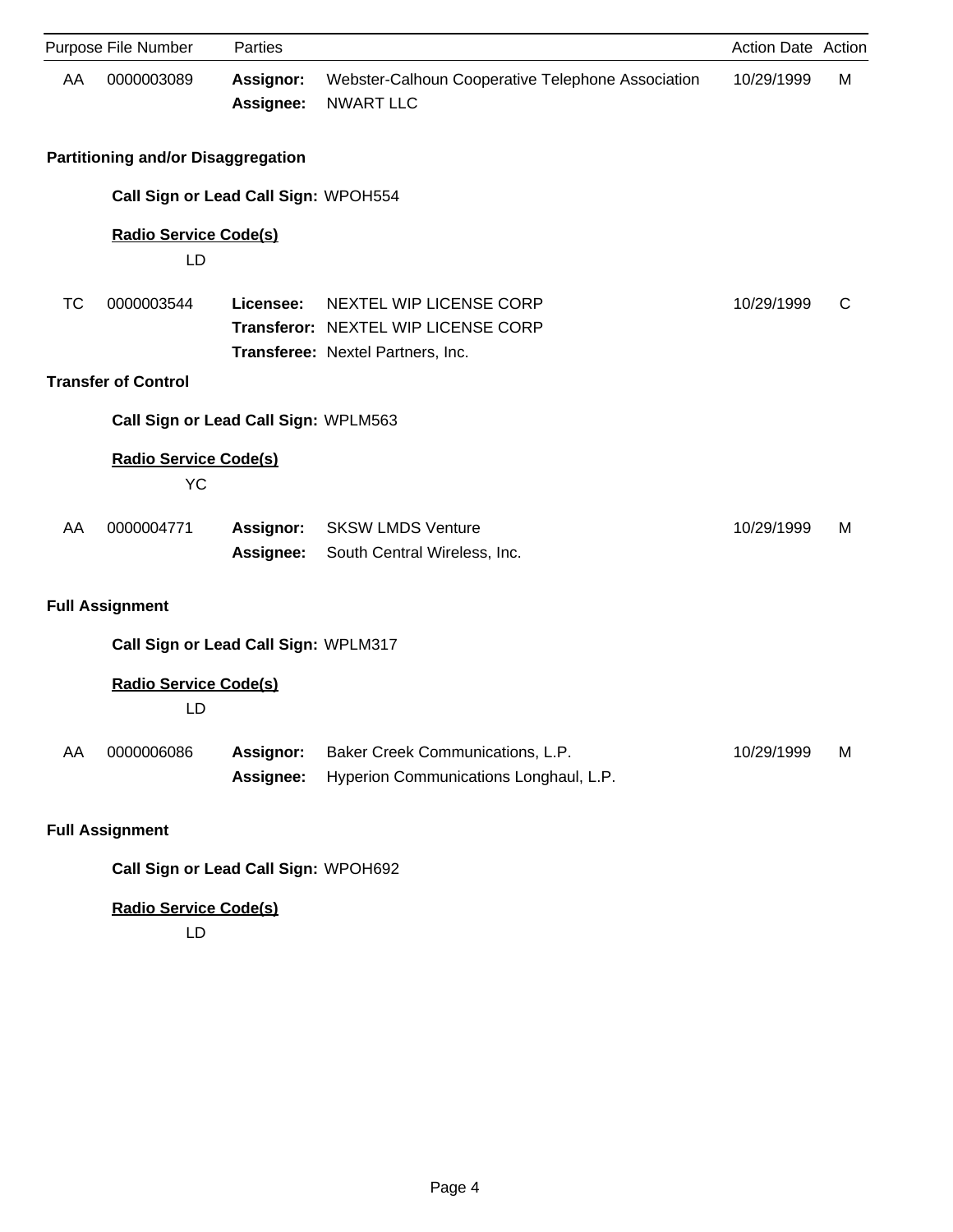|           | Purpose File Number                       | Parties                              |                                                                                                                 | <b>Action Date Action</b> |   |
|-----------|-------------------------------------------|--------------------------------------|-----------------------------------------------------------------------------------------------------------------|---------------------------|---|
| AA        | 0000006383                                | <b>Assignor:</b><br>Assignee:        | Baker Creek Communications, L.P.<br>AirWave Wireless Communications, Inc.                                       | 10/29/1999                | М |
|           | <b>Full Assignment</b>                    |                                      |                                                                                                                 |                           |   |
|           |                                           | Call Sign or Lead Call Sign: WPOH846 |                                                                                                                 |                           |   |
|           | <b>Radio Service Code(s)</b><br>LD        |                                      |                                                                                                                 |                           |   |
| AA        | 0000010972                                | Assignor:<br>Assignee:               | CAR-TEL Communications, Inc.<br>TBA Communication, Inc.                                                         | 10/29/1999                | D |
|           | <b>Full Assignment</b>                    |                                      |                                                                                                                 |                           |   |
|           |                                           | Call Sign or Lead Call Sign: KNKC825 |                                                                                                                 |                           |   |
|           | <b>Radio Service Code(s)</b><br><b>CD</b> |                                      |                                                                                                                 |                           |   |
| <b>TC</b> | 0000011489                                | Licensee:                            | FRONTIER COMMUNICATIONS OF MONDOVI, INC.<br>Transferor: Frontier Corporation<br>Transferee: Global Crossing Ltd | 09/28/1999                | м |
|           | <b>Transfer of Control</b>                |                                      |                                                                                                                 |                           |   |
|           |                                           | Call Sign or Lead Call Sign: WXS416  |                                                                                                                 |                           |   |
|           | <b>Radio Service Code(s)</b><br><b>CD</b> |                                      |                                                                                                                 |                           |   |
| AA        | 0000013040                                | <b>Assignor:</b><br>Assignee:        | Cox PCS license, L.L.C.<br><b>Central Wireless Partnership</b>                                                  | 10/07/1999                | м |
|           | <b>Partitioning and/or Disaggregation</b> |                                      |                                                                                                                 |                           |   |
|           |                                           | Call Sign or Lead Call Sign: KNLF201 |                                                                                                                 |                           |   |
|           | <b>Radio Service Code(s)</b>              |                                      |                                                                                                                 |                           |   |

CW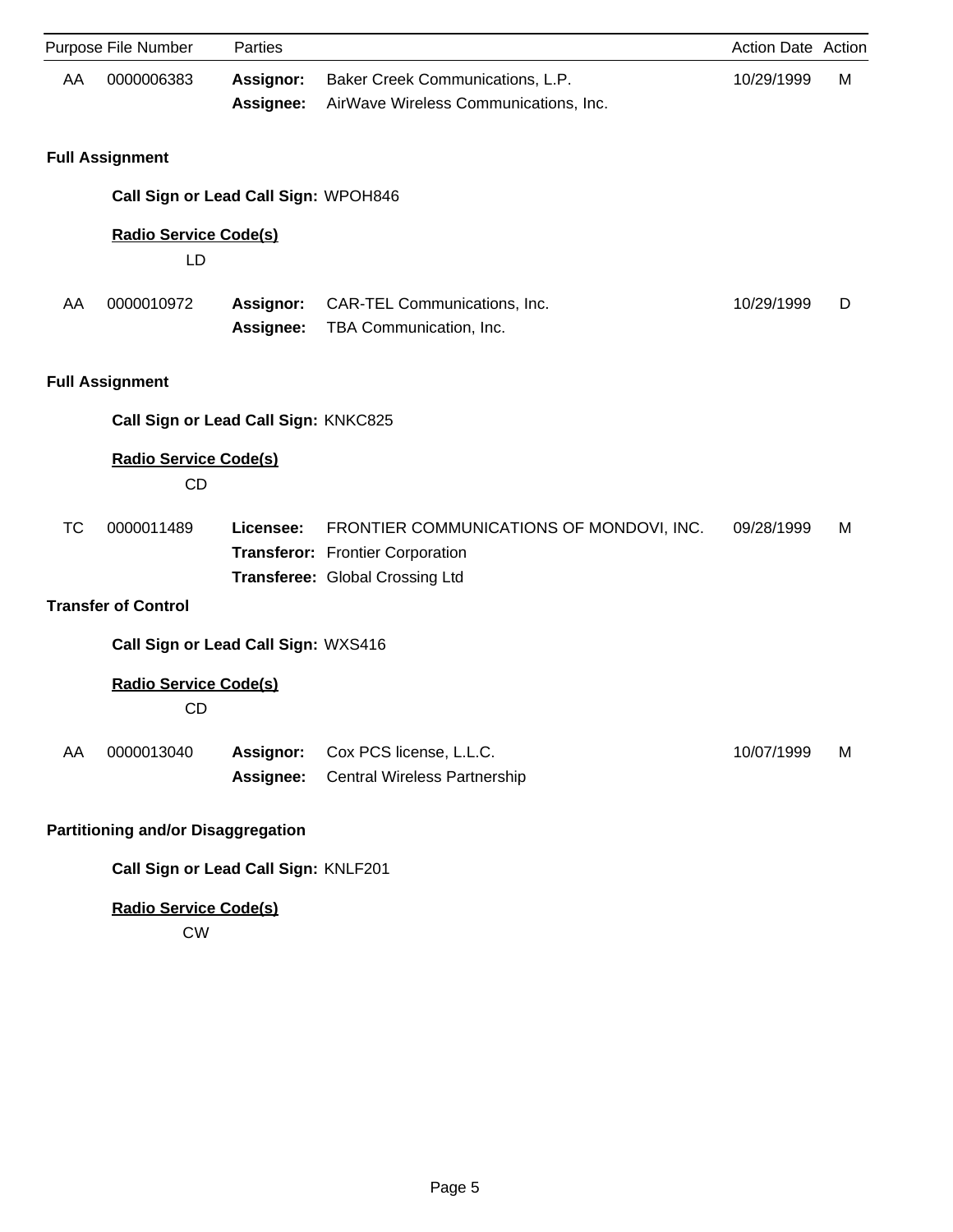|           | Purpose File Number                  | Parties                       |                                                                                                                        | Action Date Action |   |
|-----------|--------------------------------------|-------------------------------|------------------------------------------------------------------------------------------------------------------------|--------------------|---|
| AA        | 0000014763                           | <b>Assignor:</b><br>Assignee: | ORWELL TELEPHONE COMPANY<br>Spectra Wave, Inc.                                                                         | 10/27/1999         | C |
|           | <b>Full Assignment</b>               |                               |                                                                                                                        |                    |   |
|           | Call Sign or Lead Call Sign: WPOH620 |                               |                                                                                                                        |                    |   |
|           | <b>Radio Service Code(s)</b><br>LD   |                               |                                                                                                                        |                    |   |
| <b>TC</b> | 0000014978                           | Licensee:                     | Gulf Coast Services, Inc.<br>Transferor: Gulf Coast Services, Inc.<br>Transferee: Madison River Telephone Company, LLC | 10/29/1999         | м |
|           | <b>Transfer of Control</b>           |                               |                                                                                                                        |                    |   |
|           | Call Sign or Lead Call Sign: WPOH618 |                               |                                                                                                                        |                    |   |
|           | <b>Radio Service Code(s)</b><br>LD   |                               |                                                                                                                        |                    |   |
| <b>TC</b> | 0000015675                           | Licensee:                     | AT&T Wireless IDGAR, LLC<br>Transferor: Vanguard LMDS Corp.<br>Transferee: Michelman, David                            | 10/27/1999         | C |
|           | <b>Transfer of Control</b>           |                               |                                                                                                                        |                    |   |
|           | Call Sign or Lead Call Sign: WPLM277 |                               |                                                                                                                        |                    |   |
|           | <b>Radio Service Code(s)</b><br>LD   |                               |                                                                                                                        |                    |   |
| ТC        | 0000015870                           | Licensee:                     | Liberty Cellular, Inc.<br>Transferor: Cunningham Communications, Inc., et al.<br>Transferee: ALLTEL Corporation        | 10/29/1999         | м |
|           | <b>Transfer of Control</b>           |                               |                                                                                                                        |                    |   |
|           | Call Sign or Lead Call Sign: WPLM505 |                               |                                                                                                                        |                    |   |
|           | <b>Radio Service Code(s)</b>         |                               |                                                                                                                        |                    |   |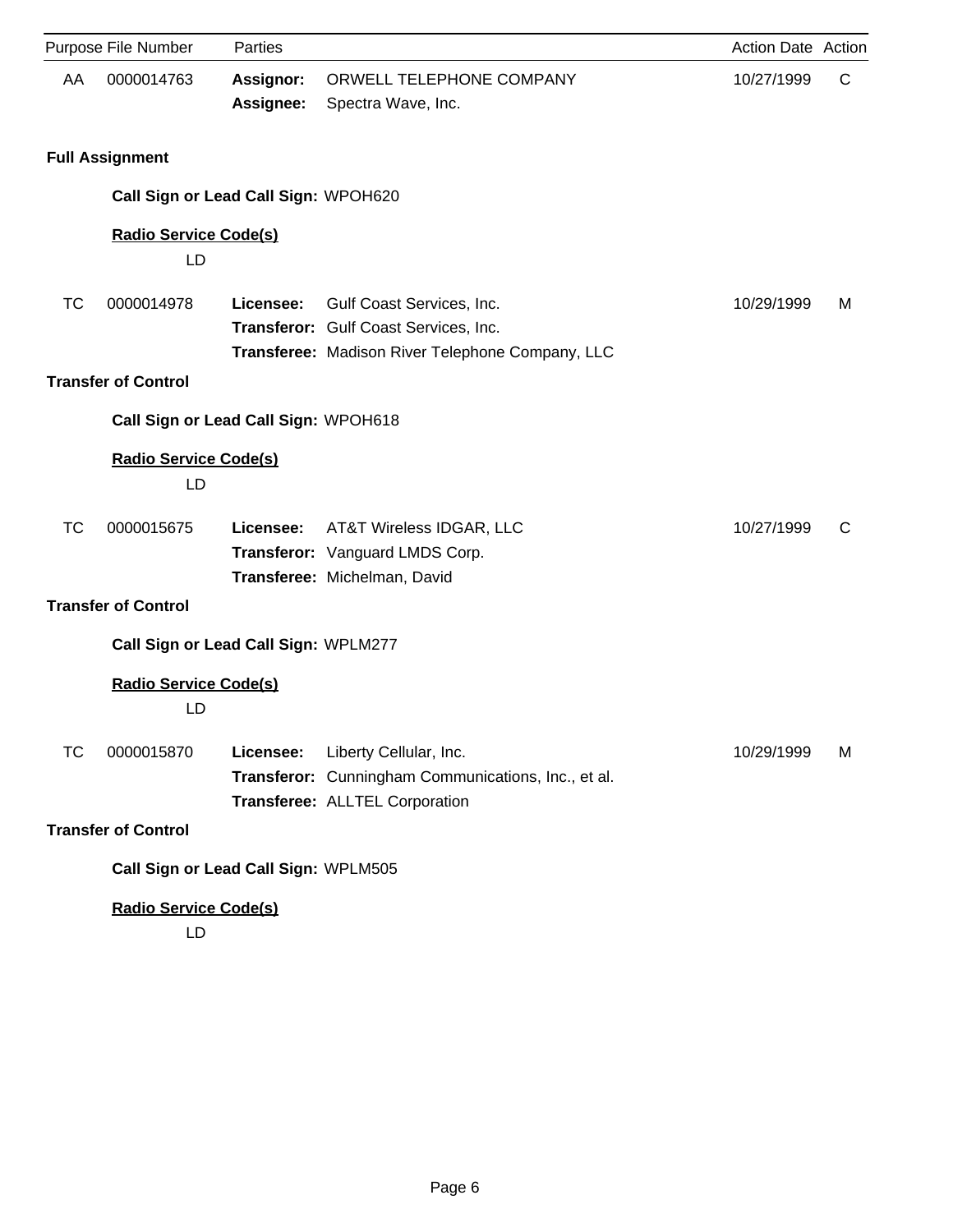|           | Purpose File Number                       | Parties                       |                                                                                                                           | Action Date Action |   |
|-----------|-------------------------------------------|-------------------------------|---------------------------------------------------------------------------------------------------------------------------|--------------------|---|
| AA        | 0000016529                                | Assignor:<br>Assignee:        | SPEEDUSNY.COM, L.P.<br>NEXTLINK Communications, Inc.                                                                      | 10/29/1999         | М |
|           | <b>Partitioning and/or Disaggregation</b> |                               |                                                                                                                           |                    |   |
|           | Call Sign or Lead Call Sign: WLT379       |                               |                                                                                                                           |                    |   |
|           | <b>Radio Service Code(s)</b><br>LD        |                               |                                                                                                                           |                    |   |
| AA        | 0000016792                                | <b>Assignor:</b><br>Assignee: | WILDERNESS COMMUNICATIONS LLC<br>INDUSTRIAL WIRELESS TECHNOLOGIES INC                                                     | 10/29/1999         | м |
|           | <b>Full Assignment</b>                    |                               |                                                                                                                           |                    |   |
|           | Call Sign or Lead Call Sign: KNNY416      |                               |                                                                                                                           |                    |   |
|           | <b>Radio Service Code(s)</b><br><b>YD</b> |                               |                                                                                                                           |                    |   |
| <b>TC</b> | 0000020721                                | Licensee:                     | PCS Nucleus, L.P.<br>Transferor: AirTouch Communications, Inc. dba AirTouch Cellular<br>Transferee: Vodafone Airtouch Plc | 06/30/1999         | м |
|           | <b>Transfer of Control</b>                |                               |                                                                                                                           |                    |   |
|           | Call Sign or Lead Call Sign: KNLH438      |                               |                                                                                                                           |                    |   |
|           | <b>Radio Service Code(s)</b><br><b>CW</b> |                               |                                                                                                                           |                    |   |
| <b>TC</b> | 0000022329                                | Licensee:                     | ORWELL TELEPHONE COMPANY<br>Transferor: Leonetti, Inc.<br>Transferee: MJD Ventures, Inc.                                  | 10/27/1999         | C |
|           | <b>Transfer of Control</b>                |                               |                                                                                                                           |                    |   |
|           | Call Sign or Lead Call Sign: KKB697       |                               |                                                                                                                           |                    |   |
|           | <b>Radio Service Code(s)</b><br>CD        |                               |                                                                                                                           |                    |   |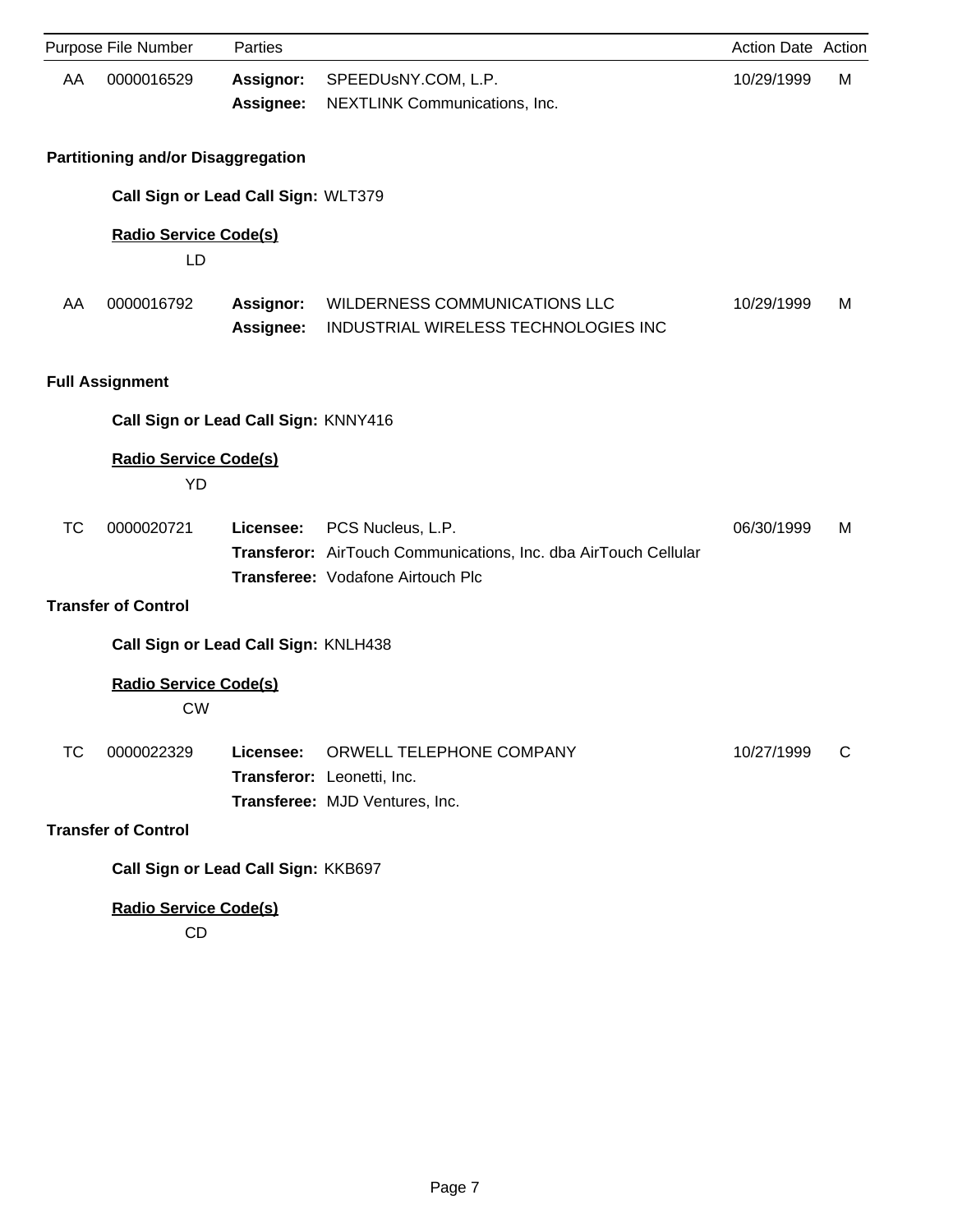|           | Purpose File Number                       | Parties                              |                                                                                                    | <b>Action Date Action</b> |   |
|-----------|-------------------------------------------|--------------------------------------|----------------------------------------------------------------------------------------------------|---------------------------|---|
| <b>TC</b> | 0000023049                                | Licensee:                            | KINI L.C.<br>Transferor: Cunningham Communications, Inc., et al.<br>Transferee: ALLTEL Corporation | 10/29/1999                | М |
|           | <b>Transfer of Control</b>                |                                      |                                                                                                    |                           |   |
|           |                                           | Call Sign or Lead Call Sign: WPOJ994 |                                                                                                    |                           |   |
|           | <b>Radio Service Code(s)</b><br>LD        |                                      |                                                                                                    |                           |   |
| AA        | 0000024983                                | <b>Assignor:</b><br>Assignee:        | Cell-Tel Communications, LC<br>American Samoa Telecommunications Authority                         | 10/26/1999                | C |
|           | <b>Full Assignment</b>                    |                                      |                                                                                                    |                           |   |
|           |                                           | Call Sign or Lead Call Sign: KNKR259 |                                                                                                    |                           |   |
|           | <b>Radio Service Code(s)</b><br><b>CL</b> |                                      |                                                                                                    |                           |   |
| AA        | 0000040165                                | Assignor:<br>Assignee:               | <b>ANR Pipeline Company</b><br>Transok Inc.                                                        | 10/28/1999                | C |
|           | <b>Full Assignment</b>                    |                                      |                                                                                                    |                           |   |
|           |                                           | Call Sign or Lead Call Sign: WNEZ763 |                                                                                                    |                           |   |
|           | <b>Radio Service Code(s)</b><br><b>MG</b> |                                      |                                                                                                    |                           |   |
| AA        | 0000040638                                | Assignor:<br>Assignee:               | Eastern Wireless Cellular Corp<br>ACC West Virginia License LLC                                    | 10/29/1999                | G |
|           | <b>Full Assignment</b>                    |                                      |                                                                                                    |                           |   |
|           |                                           | Call Sign or Lead Call Sign: WMW334  |                                                                                                    |                           |   |

**Radio Service Code(s)**

CF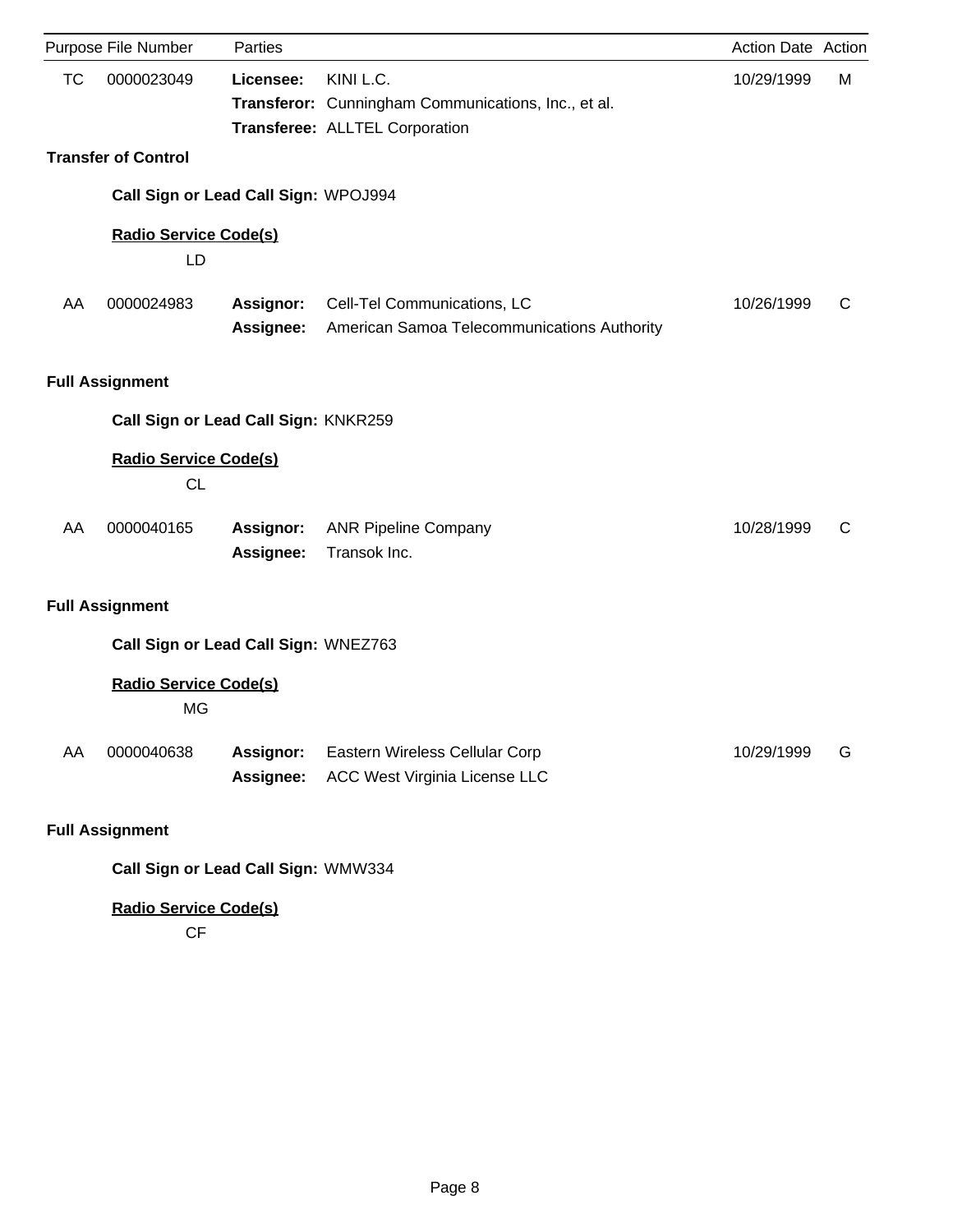|           | Purpose File Number                       | Parties                       |                                                                                                                                  | Action Date Action |   |
|-----------|-------------------------------------------|-------------------------------|----------------------------------------------------------------------------------------------------------------------------------|--------------------|---|
| AA        | 750410                                    | <b>Assignor:</b><br>Assignee: | HEARST-ARGYLE STATIONS, INC.<br>Ohio/Oklahoma Hearst-Argyle TV Inc dba KOCO-TV                                                   | 10/27/1999         | C |
|           | <b>Full Assignment</b>                    |                               |                                                                                                                                  |                    |   |
|           | Call Sign or Lead Call Sign: WNEE519      |                               |                                                                                                                                  |                    |   |
|           | <b>Radio Service Code(s)</b><br>MG        |                               |                                                                                                                                  |                    |   |
| <b>TC</b> | 911522                                    | Licensee:                     | Security Link from Ameritech Inc<br>Transferor: Ameritech Corporation<br>Transferee: SBC Communications Inc.                     | 10/08/1999         | C |
|           | <b>Transfer of Control</b>                |                               |                                                                                                                                  |                    |   |
|           | Call Sign or Lead Call Sign: WNEK510      |                               |                                                                                                                                  |                    |   |
|           | <b>Radio Service Code(s)</b><br><b>MG</b> |                               |                                                                                                                                  |                    |   |
| <b>TC</b> | 9713574                                   | Licensee:                     | WCS Microwave Services, Inc.<br>Transferor: Williams Telecommunications Systems Inc<br>Transferee: Williams Communications, Inc. | 10/27/1999         | D |
|           | <b>Transfer of Control</b>                |                               |                                                                                                                                  |                    |   |
|           | Call Sign or Lead Call Sign: WHS920       |                               |                                                                                                                                  |                    |   |
|           | <b>Radio Service Code(s)</b><br><b>CF</b> |                               |                                                                                                                                  |                    |   |
| ТC        | 9713672                                   | Licensee:                     | Cincinnati SMSA Limited Partnership<br>Transferor: Ameritech Corporation<br>Transferee: SBC Communications Inc.                  | 10/08/1999         | C |
|           | <b>Transfer of Control</b>                |                               |                                                                                                                                  |                    |   |
|           | Call Sign or Lead Call Sign: WMR228       |                               |                                                                                                                                  |                    |   |
|           | <b>Radio Service Code(s)</b>              |                               |                                                                                                                                  |                    |   |

CF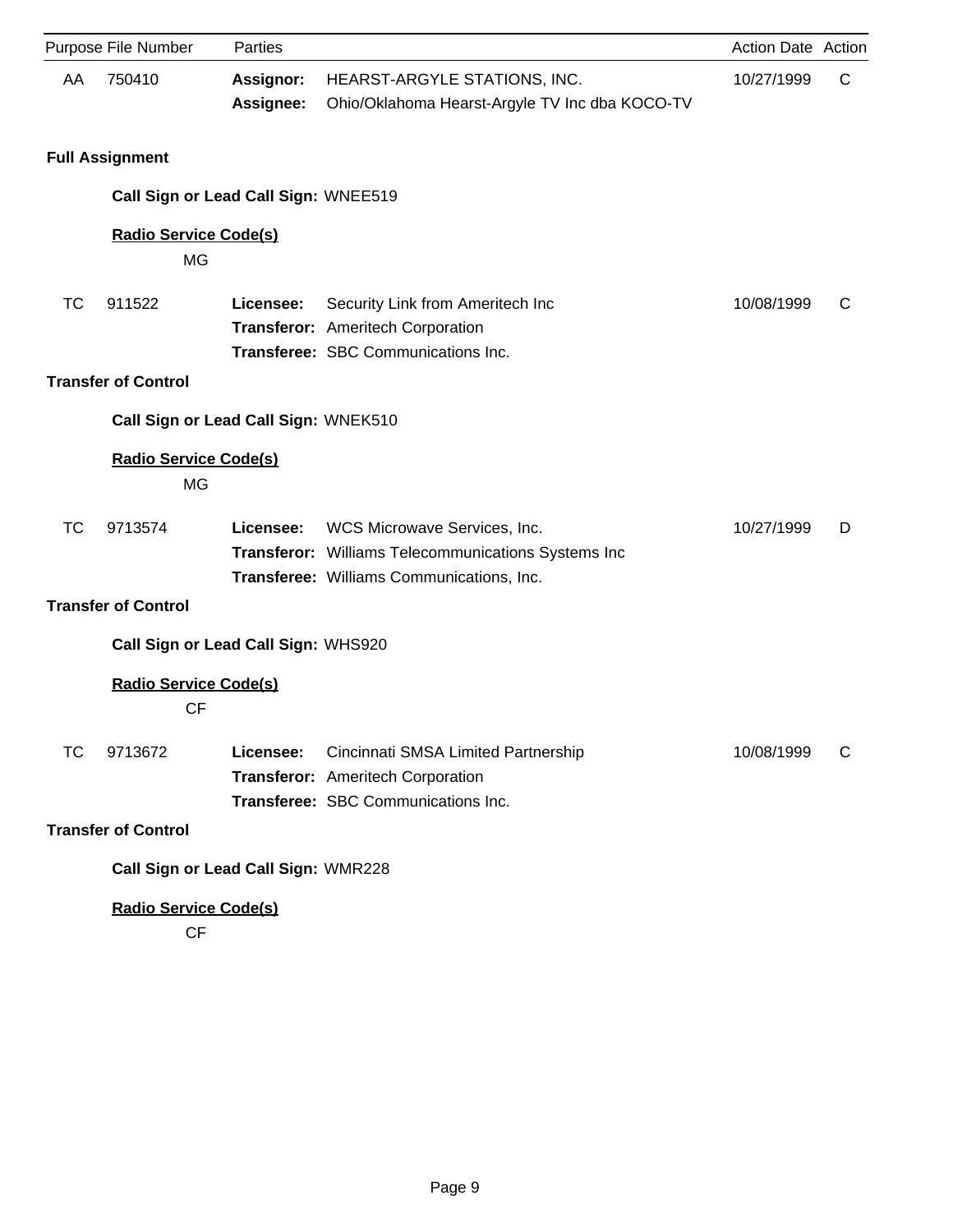|           | Purpose File Number                  | Parties   |                                          | Action Date Action |   |
|-----------|--------------------------------------|-----------|------------------------------------------|--------------------|---|
| TC        | 9713674                              | Licensee: | Ameritech Mobile Communications, Inc.    | 10/08/1999         | C |
|           |                                      |           | Transferor: Ameritech Corporation        |                    |   |
|           |                                      |           | Transferee: SBC Communications Inc.      |                    |   |
|           | <b>Transfer of Control</b>           |           |                                          |                    |   |
|           | Call Sign or Lead Call Sign: WHB542  |           |                                          |                    |   |
|           | <b>Radio Service Code(s)</b>         |           |                                          |                    |   |
|           | <b>CF</b>                            |           |                                          |                    |   |
| <b>TC</b> | 9713675                              | Licensee: | Detroit SMSA Limited Partnership         | 10/08/1999         | C |
|           |                                      |           | Transferor: Ameritech Corporation        |                    |   |
|           |                                      |           | Transferee: SBC Communications Inc.      |                    |   |
|           | <b>Transfer of Control</b>           |           |                                          |                    |   |
|           | Call Sign or Lead Call Sign: WLV282  |           |                                          |                    |   |
|           | <b>Radio Service Code(s)</b>         |           |                                          |                    |   |
|           | <b>CF</b>                            |           |                                          |                    |   |
| <b>TC</b> | 9713680                              | Licensee: | Milwaukee SMSA Limited Partnership       | 10/08/1999         | C |
|           |                                      |           | Transferor: Ameritech Corporation        |                    |   |
|           |                                      |           | Transferee: SBC Communications Inc.      |                    |   |
|           | <b>Transfer of Control</b>           |           |                                          |                    |   |
|           | Call Sign or Lead Call Sign: WPJC600 |           |                                          |                    |   |
|           | <b>Radio Service Code(s)</b>         |           |                                          |                    |   |
|           | <b>CF</b>                            |           |                                          |                    |   |
| ТC        | 0000039619                           | Licensee: | Metroplex Telephone Company              | 10/27/1999         | G |
|           |                                      |           | <b>Transferor: CMT Partners</b>          |                    |   |
|           |                                      |           | Transferee: AT&T Wireless Services, Inc. |                    |   |
|           | <b>Transfer of Control</b>           |           |                                          |                    |   |
|           | Call Sign or Lead Call Sign: KNKA400 |           |                                          |                    |   |
|           | <b>Radio Service Code(s)</b>         |           |                                          |                    |   |
|           | CF                                   |           |                                          |                    |   |
|           | <b>CL</b>                            |           |                                          |                    |   |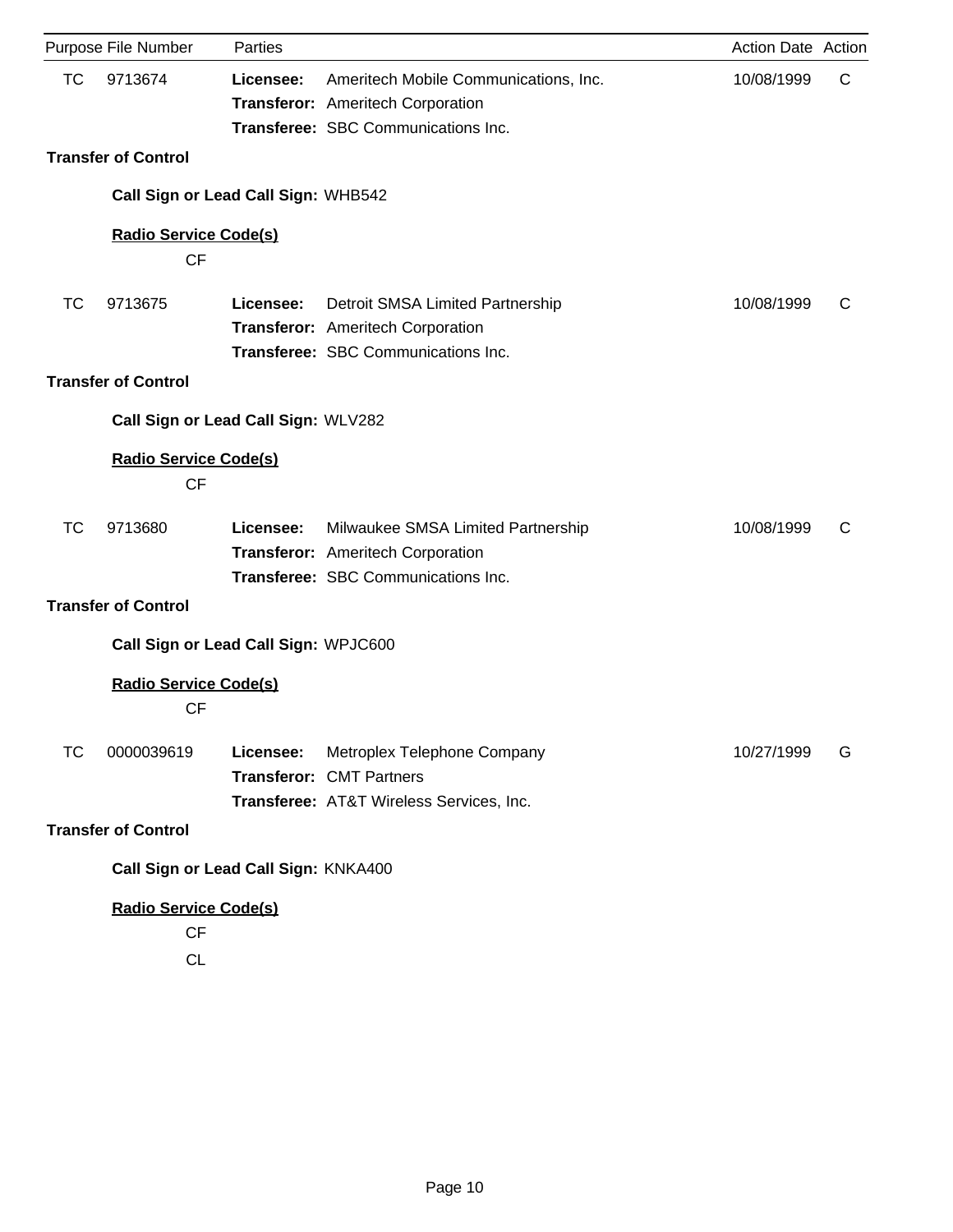|           | Purpose File Number                       | Parties   |                                                                                                             | Action Date Action |    |
|-----------|-------------------------------------------|-----------|-------------------------------------------------------------------------------------------------------------|--------------------|----|
| <b>TC</b> | 9713678                                   | Licensee: | Illinois Bell Telephone Company<br>Transferor: Ameritech Corporation<br>Transferee: SBC Communications Inc. | 10/08/1999         | C  |
|           | <b>Transfer of Control</b>                |           |                                                                                                             |                    |    |
|           | Call Sign or Lead Call Sign: KB9808       |           |                                                                                                             |                    |    |
|           |                                           |           |                                                                                                             |                    |    |
|           | <b>Radio Service Code(s)</b><br><b>CF</b> |           |                                                                                                             |                    |    |
|           | <b>CT</b>                                 |           |                                                                                                             |                    |    |
|           |                                           |           |                                                                                                             |                    |    |
| <b>TC</b> | 9713679                                   | Licensee: | The Ohio Bell Telephone Company                                                                             | 10/08/1999         | C  |
|           |                                           |           | Transferor: Ameritech Corporation<br>Transferee: SBC Communications Inc.                                    |                    |    |
|           | <b>Transfer of Control</b>                |           |                                                                                                             |                    |    |
|           |                                           |           |                                                                                                             |                    |    |
|           | Call Sign or Lead Call Sign: KA4351       |           |                                                                                                             |                    |    |
|           | <b>Radio Service Code(s)</b>              |           |                                                                                                             |                    |    |
|           | <b>CF</b>                                 |           |                                                                                                             |                    |    |
|           | <b>CT</b>                                 |           |                                                                                                             |                    |    |
| <b>TC</b> | 9713681                                   | Licensee: | Michigan Bell Telephone Company                                                                             | 10/08/1999         | C  |
|           |                                           |           | Transferor: Ameritech Corporation                                                                           |                    |    |
|           |                                           |           | Transferee: SBC Communications Inc.                                                                         |                    |    |
|           | <b>Transfer of Control</b>                |           |                                                                                                             |                    |    |
|           | Call Sign or Lead Call Sign: KJ3819       |           |                                                                                                             |                    |    |
|           | Radio Service Code(s)                     |           |                                                                                                             |                    |    |
|           | CF                                        |           |                                                                                                             |                    |    |
|           | <b>CT</b>                                 |           |                                                                                                             |                    |    |
| <b>TC</b> | 9713682                                   | Licensee: | Indiana Bell Telephone Company                                                                              | 10/08/1999         | C. |
|           |                                           |           | Transferor: Ameritech Corporation                                                                           |                    |    |
|           |                                           |           | Transferee: SBC Communications Inc.                                                                         |                    |    |
|           | <b>Transfer of Control</b>                |           |                                                                                                             |                    |    |
|           | Call Sign or Lead Call Sign: KA2886       |           |                                                                                                             |                    |    |
|           | <b>Radio Service Code(s)</b>              |           |                                                                                                             |                    |    |
|           | CF                                        |           |                                                                                                             |                    |    |
|           | <b>CT</b>                                 |           |                                                                                                             |                    |    |
|           |                                           |           |                                                                                                             |                    |    |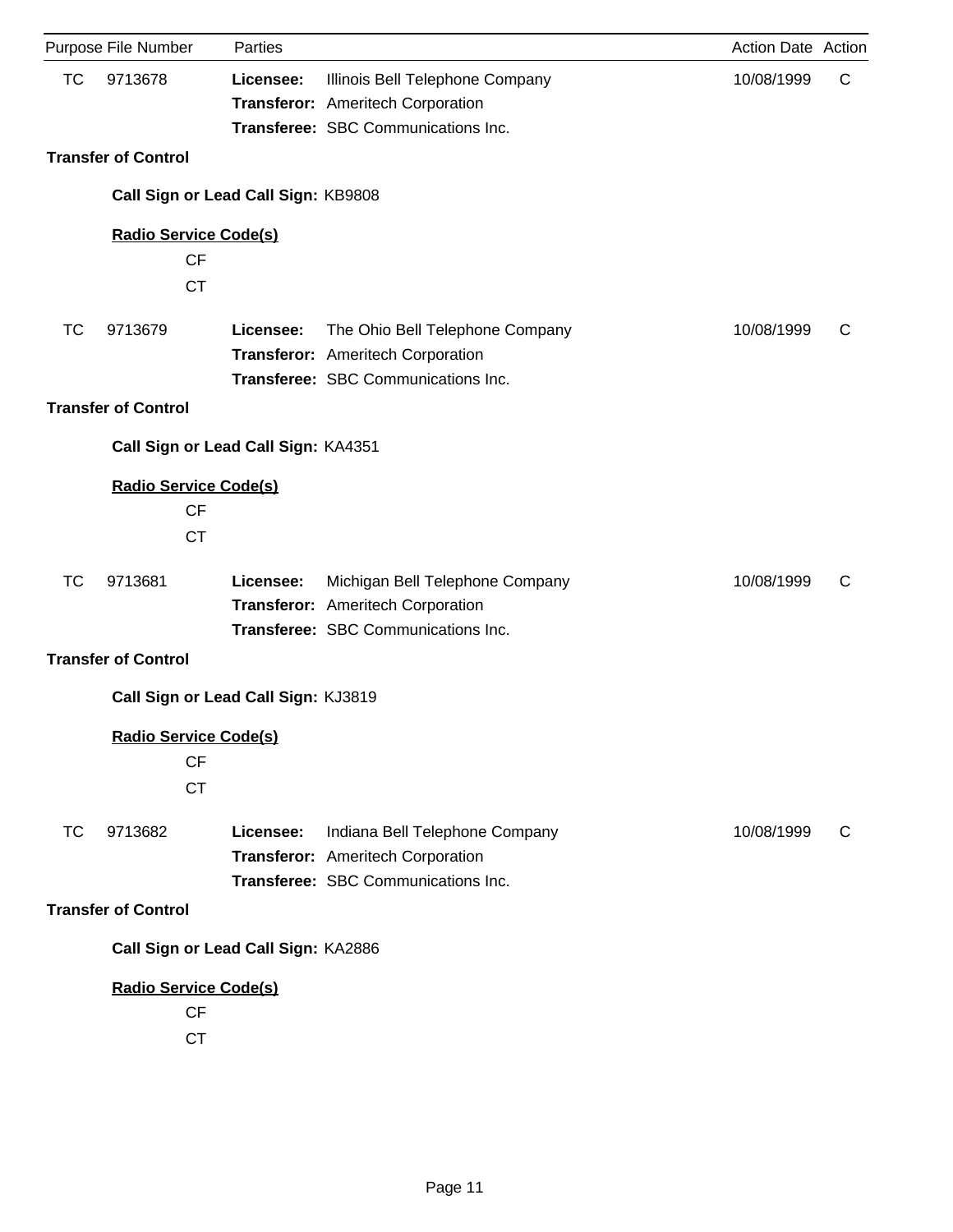## Corrections:

File Numbers 50335WSAL98 thru 50347WSAL98, appeared on Public Notice, Report Number 347 released October 20, 1999 as consented. They were consented in error, therefore, they have been returned to pending status.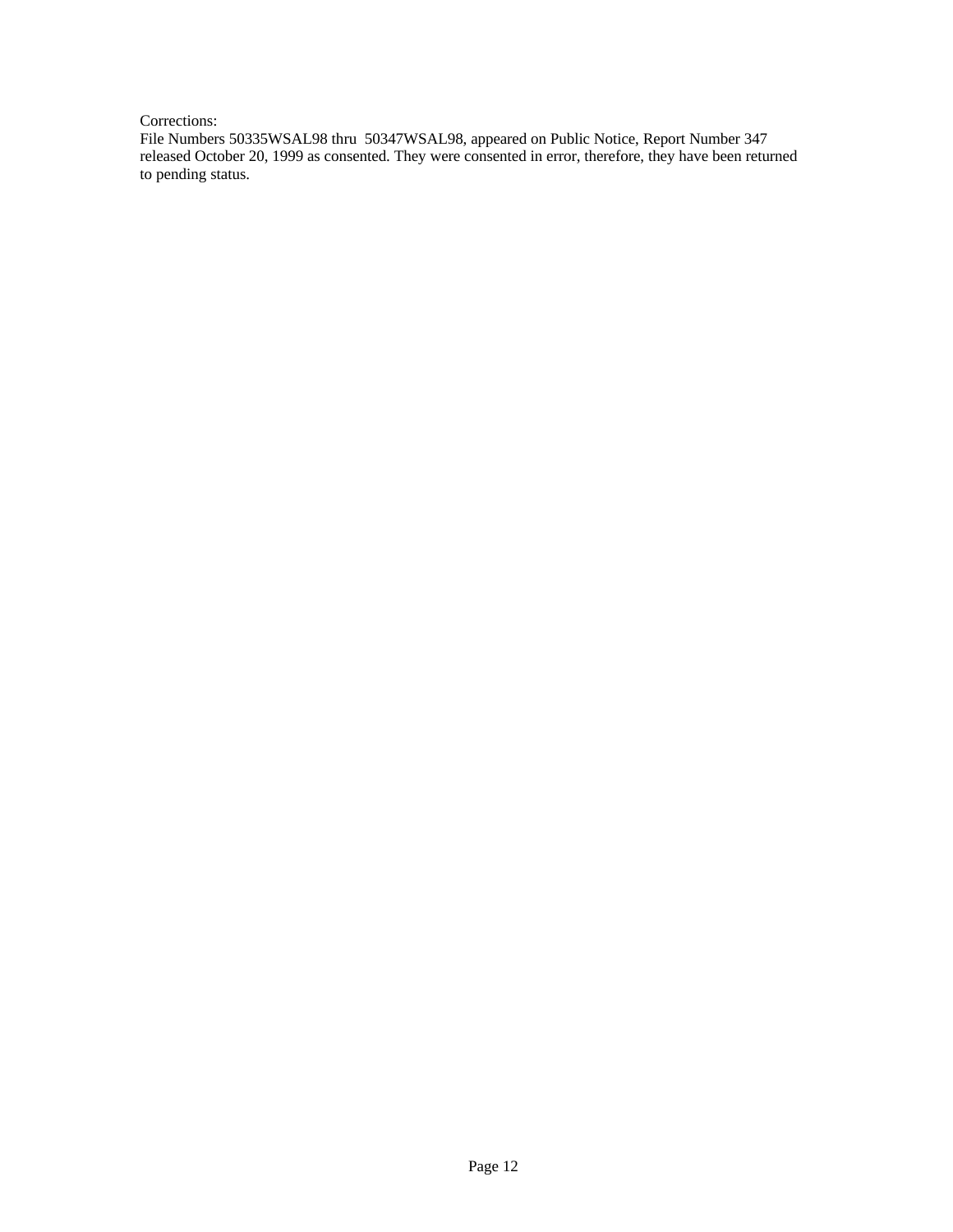#### **Purpose Key:**

- AA Assignment of Authorization
- AM Amendment of AA or TC
- TC Transfer of Control
- WD **Withdrawal**

#### **Action Key:**

C Consented

D Dismissed

M

- G Granted (Forbearance or Involuntary)
	- **Consummated**

### **Radio Service Key:**

AA Aviation Auxiliary Group

- AB Aural Microwave Booster
- AC Aircraft
- AF Aeronautical and Fixed
- AI Aural Intercity Relay
- AR Aviation Radionavigation
- AS Aural Studio Transmitter Link
- **CA** Commercial Air-ground Radiotelephone
- CB BETRS
- CD Paging and Radiotelephone
- CE Digital Electronic Message Service
- CF Point to Point Microwave
- CG Air-ground Radiotelephone
- CL Cellular
- CM **Commercial**
- CN PCS Narrowband
- CO Offshore Radiotelephone
- CR Rural Radiotelephone
- **CT** Local Television Transmission
- CW PCS Broadband
- CZ Paging and Radiotelephone, Auctioned
- GA Public Safety/Spec Emerg, 896-901/935-940 MHz, Conv.
- GB Business, 806-821/851-866 MHz, Conventional
- GC 929-930 MHz Paging Systems, Auction
- GF Public Safety Ntl Plan, 821-824/866-869 MHz, Conv.
- GI Other Indust/Land Transp, 896-901/935-940 MHz, Conv.
- GO Other Indust/Land Transp, 806-821/851-866 MHz, Conv.
- GP Public Safety/Spec Emerg, 806-821/851-866 MHz, Conv.
- GR SMR, 896-901/935-940 MHz, Conventional
- GS Private Carrier Paging, 929-930 MHz
- GU Business, 896-901/935-940 MHz, Conventional
- GW General Wireless Communications Service
- GX SMR, 806-821/851-866 MHz, Conventional
- HA Amateur
- IG Industrial/Business Pool, Conventional
- LD Local Multipoint Distribution Service
- LN 902-928 MHz Location Narrowband (Non-Multilateration)
- LP Broadcast Auxiliary Low Power
- LS Location and Monitoring Service, Multilateration (LMS)
- LW 902-928 MHz Location Wideband (Grandfathered AVM)
- MA Marine Auxiliary Group
- MC Coastal Group
- MG Microwave Industrial/Business Pool
- Returned R
	- **Terminated**

T

- Withdrawn W
- Alaska Group MK
- MR Marine Radiolocation Land
- MW Microwave Public Safety Pool
- NC Nationwide Commercial 5 Channel, 220 MHz<br>PC Public Coast Stations. Auctioned
- Public Coast Stations, Auctioned
- PE Digital Electronic Message Service Private
- PW Public Safety Pool, Conventional
- QA 220-222 MHz Band Auction
- QD Non-Nationwide Data, 220 MHz
- QM Non-Nationwide Public Safety/Mutual Aid, 220 MHz
- QO Non-Nationwide Other, 220 MHz
- QT Non-Nationwide 5 Channel Trunked, 220 MHz
- RP Broadcast Auxiliary Remote Pickup
- RR Restricted
	- RS Land Mobile Radiolocation
	- SA Ship Recreational or Voluntarily Equipped
	- SB Ship Compulsory Equipped
	- TB TV Microwave Booster
	- TI TV Intercity Relay
	- TN 39 GHz, Auctioned
	- TP TV Pickup
	- TS TV Studio Transmitter Link
	- TT TV Translator Relay
	- WA Microwave Aviation
	- WM Microwave Marine
	- WR Microwave Radiolocation
	- WS Wireless Communications Service
	- YA Public Safety/Spec Emerg, 896-901/935-940 MHz, Trunked
	- YB Business, 806-821/851-866 MHz, Trunked
	- YC SMR, 806-821/851-866 MHz, Trunked, Auctioned
	- YD SMR, 896-901/935-940 MHz, Auctioned
	- YF Public Safety Ntl Plan, 821-824/866-869 MHz, Trunked
	- YG Industrial/Business Pool, Trunked
	- YI Other Indust/Land Transp. 896-901/935-940 MHz, Trunked
	- YO Other Indust/Land Transp. 806-821/851-866 MHz, Trunked
	- YP Public Safety/Spec Emerg, 806-821/851-866 MHz, Trunked
	- YS SMR, 896-901/935-940 MHz, Trunked
	- YU Business, 896-901/935-940 MHz,Trunked
	- YW Public Safety Pool, Trunked
	- YX SMR, 806-821/851-866 MHz, Trunked
	- ZA General Mobile Radio (GMRS)
	- ZV Interactive Video and Data Service